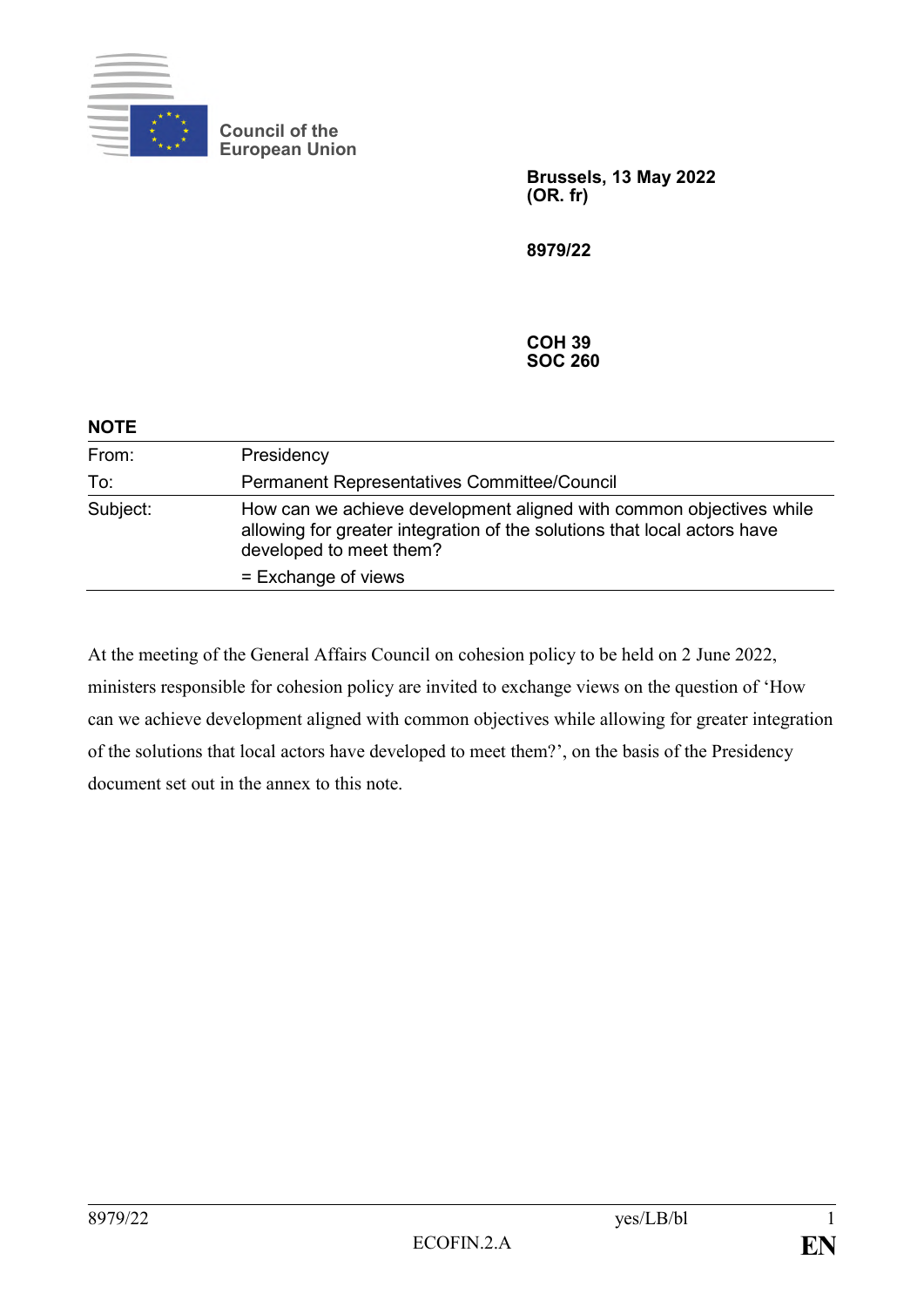## **General Affairs Council (Cohesion) meeting on 2 June 2022 Discussion note**

The European Union's motto – 'United in diversity' – has never been so topical, as the dramatic events unfolding at our borders have reminded us of the extent to which peace remains one of the fundamental core objectives of the European Union. Recognising the richness of our Union's cultures and languages also means recognising the diversity of its regions and its local and regional authorities. In a world facing the consequences of major climate, digital and social transitions, it is precisely the different components of our common heritage and their harmonious and balanced development that makes us stronger together.

Since its inception, European cohesion policy has provided a foundation on which to build common pathways for development and growth in order to seek more opportunities for sustainable development, reduce the risk of tensions arising from excessive disparities, and improve the quality of life of all Europeans.

The most recent Cohesion Report confirms that convergence between Member States and the EU's regions is progressing and that the level of development in the EU has improved. However, it also identifies new challenges and risks for cohesion that need to be prepared for now, based on jointly defined strategies and objectives, in particular to put forward sustainable responses to:

• the disengagement of certain regions, (rural regions, outlying regions, regions in industrial transition, etc.) and their populations which feel left behind and sidelined from the main economic and social developments, thus fuelling the geography of discontent;